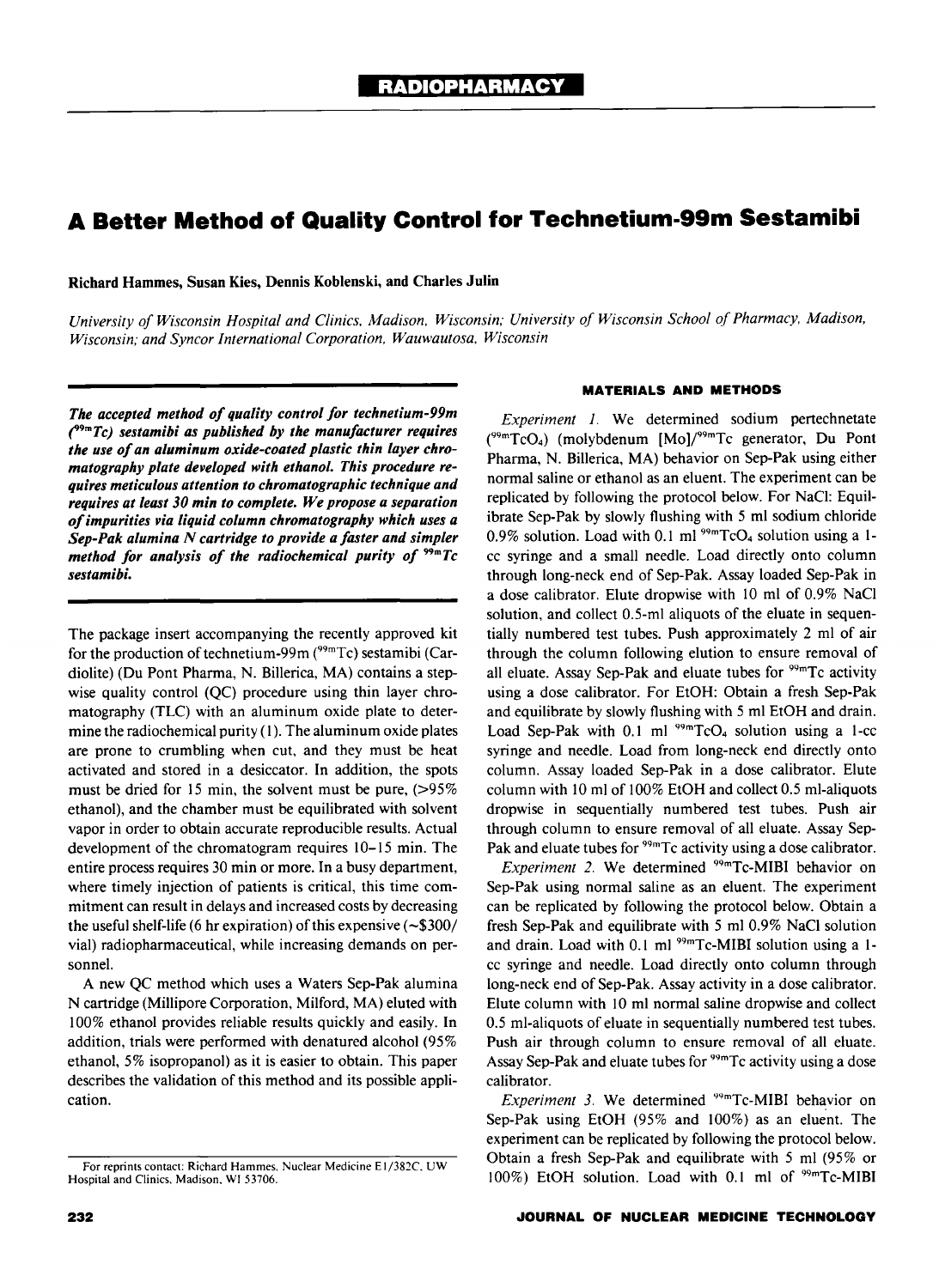solution using a I-cc syringe and needle. Load directly onto column through long-neck end of Sep-Pak. Assay activity in a dose calibrator. Elute column with 10 ml of 100% EtOH. Collect 0.25 ml-aliquots of eluate in sequentially numbered test tubes. Assay Sep-Pak and eluate tubes in a dose calibrator. Repeat the procedure using denatured 95% EtOH. Collect 0.5 ml-aliquots of eluate in sequentially numbered test tubes. Assay Sep-Pak and eluate tubes in a dose calibrator.

*Experiment 4.* We classified impurities and verified separation. To replicate this experiment, use the following protocol. Obtain a fresh Sep-Pak and equilibrate with 5 ml 0.9% NaCl. Load with 0.1 ml of  $99m$ Tc-MIBI solution using a 1-cc syringe and needle. Load directly onto column from longneck end. Elute column with 15 ml of 0.9% NaCl dropwise and collect 0.5 ml-aliquots of eluate in sequentially numbered and labeled test tubes. Assay Sep-Pak and eluate tubes in a dose calibrator. Continue eluting column with 10 ml of 100% EtOH. Collect 0.25 ml-aliquots of eluate in sequentially numbered and labeled test tubes. Assay Sep-Pak and eluate tubes in a dose calibrator.

*Experiment 5.* We validated the EtOH separation method. To replicate this experiment, use the following protocol. Obtain a fresh Sep-Pak and equilibrate with 5 ml EtOH. Load with 0.1 ml of  $99m$ Tc-MIBI solution using a 1-cc syringe and needle. Load directly onto column through long neck-end of Sep-Pak. Elute column with 10 ml of 100% EtOH. Push a small volume of air through the Sep-Pak to ensure removal of all eluate. Place Sep-Pak in a test tube and assay activity of eluate and Sep-Pak in a dose calibrator. Repeat this procedure eleven times using various lots of  $99mTc-MIBI$ . Repeat the procedure for 10 additional trials, this time using 95% EtOH (denatured with 5% isopropanol) as the eluent. For this procedure, we use Mallinckrodt Reagent Alcohol Absolute Product #7019 (Mallinckrodt Medical, St. Louis, MO). Fifteen different lots were used to perform the above experiments.

*Control.* This is the package insert TLC method. Using the same <sup>99m</sup>Tc-MIBI as above (Experiment 5), perform QC (TLC method) as recommended in the package insert. Count strip portions with a sodium iodide detector.

### **RESULTS**

*Experiment 1.* When  $^{99m}TcO<sub>4</sub>$  (5.55 mCi) was loaded onto the column and eluted with 10.2 ml 0.9% NaCI, the resultant activity (decay-corrected) on the column was 6.83  $\mu$ Ci and the assayed eluate contained 5,265.8  $\mu$ Ci (98.87%, peak activity after 2 ml eluted) (Fig. I). When a fresh Sep-Pak was loaded with  $6.24$  mCi<sup>99m</sup>TcO<sub>4</sub>, the activity (decay-corrected) remaining on the column after elution with 10 ml 100% EtOH remained 6.24 mCi, indicating that no  $^{99m}TcO<sub>4</sub>$  is removed upon elution with 10 ml ethanol.

*Experiment 2.* A fresh Sep-Pak loaded with  $2,420 \mu\text{Ci}^{99m}\text{Tc}$ -MIBI and eluted with 10 ml 0.9% NaCl had an activity of 2,410.85  $\mu$ Ci (99.62%) when assayed. This indicates that <sup>99m</sup>Tc-MIBI is not removed upon elution with normal saline. The remaining 9.15  $\mu$ Ci eluted at a retention volume, which concurred with the behavior of the pertechnetate elution.



Fig. 1. Elution of alumina Sep-Pak containing <sup>99m</sup>Tc pertechnetate with 10 ml of 0.9% saline. Eluted samples were collected as 0.5-ml aliquots in test tubes, and the activity in each tube (vertical axis) is plotted against the accumulated elution volume (horizontal axis). Note that the majority of activity if contained in the first 2 ml of eluate.

Therefore, the activity contained in the eluate can be considered to be pertechnetate, an impurity.

*Experiment 3.* A second Sep-Pak, when loaded with 3.11 mCi 99mTc-MIBI and eluted with 10 ml 100% EtOH, yielded a column activity (decay-corrected,) of 61.19  $\mu$ Ci (2.13%) (Fig. 2). The majority of activity was contained in the first ml of eluate. An additional column loaded with 2,896  $\mu$ Ci of <sup>99m</sup>Tc-MIBI and eluted with 95% EtOH using the same procedure yielded activity of 2,821  $\mu$ Ci, (97.4%,) in the eluate and 74.8  $\mu$ Ci (2.6%) on the Sep-Pak (Fig. 3). Again, the majority of activity was assayed in the first ml with some tailing evident.



Fig. 2. Elution of alumina Sep-Pak containing <sup>99m</sup>Tc sestamibi with 10 ml of 100% ethanol. Eluted samples were collected as 0.25-ml aliquots in test tubes and the activity in each tube (vertical axis) is plotted against the accumulated eluted volume (horizontal axis). Note that the majority of activity is eluted in the first mi.

#### **VOLUME 19, NUMBER 4, DECEMBER 1991**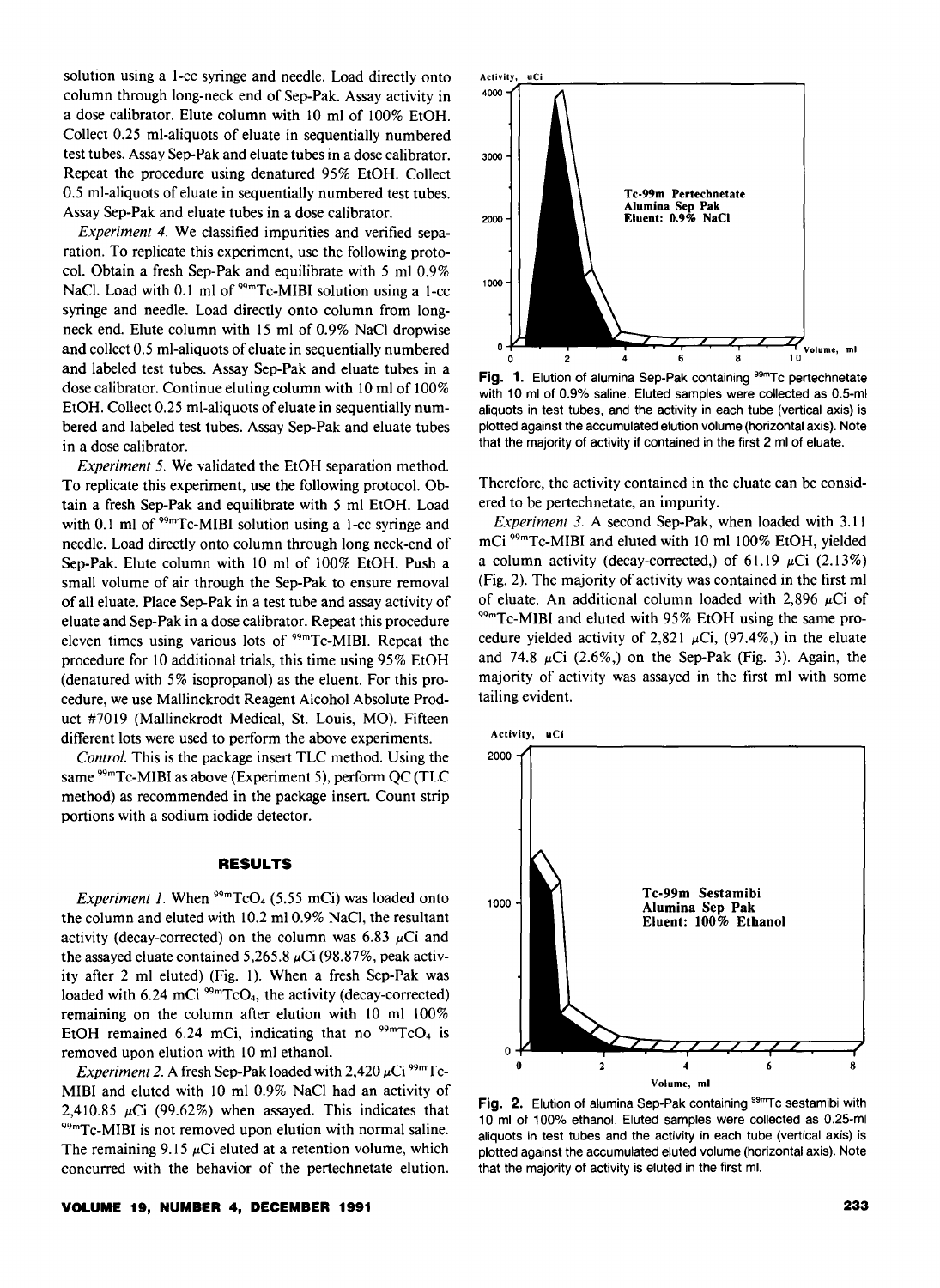

Fig. 3. Elution of alumina Sep-Pak containing <sup>99m</sup>Tc sestamibi with 10 ml of 95% ethanol. Eluted samples were collected as 0.5-ml aliquots in test tubes, and the activity of each tube (vertical axis) is plotted against the accumulated eluted volume. Note that tailing occurs due to the nature of the solvent.

*Experiment 4.* A fresh Sep-Pak loaded with  $2,295 \mu\text{Ci}^{99m}\text{Tc}$ -MIBI and eluted with 15 ml 0.9% NaCl yielded 9.153  $\mu$ Ci (0.399%) in the eluate. Further elution of the same column with 100% EtOH yielded 2,249.6  $\mu$ Ci (98.015%) in the eluate and left 36.39  $\mu$ Ci, (1.586%) on the Sep-Pak (Fig. 4).

*Experiment 5.* The results of 21 elutions using either 95% or 100% EtOH are shown in Table I. Statistical analysis of the results showed a mean of97.424% tagged material with a s.d. of 0.513.

*Control.* The results obtained when <sup>99m</sup>Tc-MIBI was analyzed with TLC as recommended by the manufacturer (Table



Fig. 4. Elution of alumina Sep-Pak containing 99mTc sestamibi with 15 ml of 0.9% NaCI followed by 7.5 ml of 100% EtOH. Eluted samples were collected in 0.5-ml aliquots (NaCI) and 0.25-ml aliquots (EtOH) in test tubes, and the activity in each test tube (vertical axis) is plotted against the accumulated eluted volume.

I, column 2) showed a mean of 97.8% tagged material with a s.d. of 0.549.

Four of the above elutions were performed on the same lot to affirm the reproducibility of the procedure. Statistical analysis of these four trials showed a mean of 97.425% tagged material with a s.d. of 0.69. In comparison, four trials of TLC analysis on the same lot yielded a mean of 97.9% tagged material with a s.d. of 0.432.

# **DISCUSSION**

The alumina Sep-Pak is essentially the same column as is found in the Mo/Tc generator. It is well established that hydrolyzed-reduced technetium  $(Tc_{HR})$  has a high affinity for alumina and stays bound to the column even with very polar solvents such as  $0.9\%$  NaCl (2) and that  $TcO<sub>4</sub>$  is readily elutable with 0.9% NaCI. Our results concur. We found a small, unelutable fraction,  $T_{\text{CHR}}$  and  $T_{\text{c}}O_4$  eluted in the first  $1-2$  ml with 0.9% NaCl. This is a somewhat smaller retention volume than is seen with generators and is due to the smaller column height of the Sep-Pak.

Our results show that no  $TcO<sub>4</sub>$  is eluted with 10 ml or less of ethanol but  $99mTc-MIBI$  is eluted totally with the same volume. There is a bit of tailing evident with denatured ethanol and hence 100% ethanol is preferable, if available. The denatured solvent is acceptable and is easier to obtain if the facility doesn't have authorization for tax-free ethanol. Our comparison of 21 analyses of 15 lots by both TLC and our method shows remarkably similar results (Table 1). The average difference between techniques is smaller than the s.d. of replicate determinations using the same technique. Hence, the Sep-Pak method is shown to be equivalent.

TABLE 1. Percent of Tagged Material Assayed: Sep-Pak Versus TLC Method

| <b>Sample</b><br>No. | % Tagged<br>Sep-Pak | % Tagged<br>TLC | EtOH (Eluent)<br>Purity |
|----------------------|---------------------|-----------------|-------------------------|
| 1                    | 97.4                | 98.0            | 100%                    |
| 2                    | 98.0                | 98.0            | 100%                    |
| 3                    | 97.9                | 98.0            | 100%                    |
| 4                    | 97.7                | 97.3            | 100%                    |
| 5                    | 97.7                | 97.9            | 100%                    |
| 6                    | 97.4                | 97.1            | 95%                     |
| 7                    | 97.3                | 98.1            | 95%                     |
| 8                    | 97.9                | 98.4            | 95%                     |
| 9                    | 98.1                | 97.8            | 95%                     |
| 10                   | 96.5                | 97.5            | 95%                     |
| 11                   | 96.6                | 97.5            | 95%                     |
| 12                   | 97.2                | 98.1            | 95%                     |
| 13                   | 97.1                | 97.2            | 95%                     |
| 14                   | 96.4                | 98.1            | 100%                    |
| 15                   | 97.9                | 98.3            | 100%                    |
| 16                   | 97.4                | 96.0            | 95%                     |
| 17                   | 98.0                | 98.0            | 95%                     |
| 18                   | 97.8                | 98.1            | 100%                    |
| 19                   | 96.9                | 98.2            | 100%                    |
| 20                   | 97.1                | 98.2            | 100%                    |
| 21                   | 97.6                | 98.0            | 100%                    |